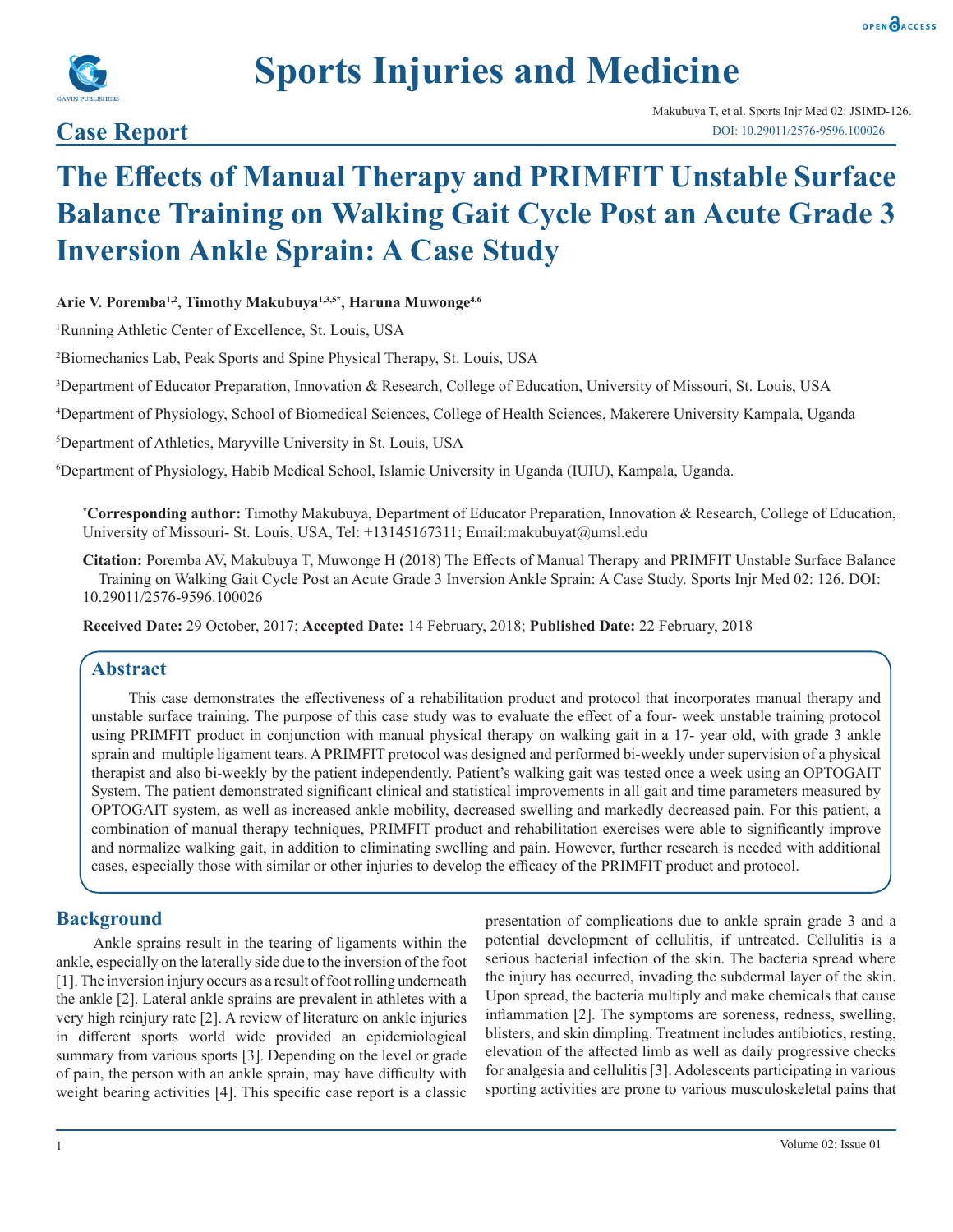can lead to other injuries [5].

Our study examined the role of manual therapy and PRIMFIT, a new injury prevention and rehabilitation product in additional to a rehabilitation protocol designed with PRIMFIT for pain relief and the anticipated quick return to normal play or activity. The effects of manual therapy especially as an analgesic effect, have been previously studied in hip, spine or knee rehabilitation but results were inconclusive [6,7]. Similarly, manual therapy with physical therapy weren't found to improve clinical economy in ankle fractures [8]. We hope that the introduction of the PRIMFIT product and accompanying rehabilitation program, coupled with manual therapy, would provide additional and valuable information on effectively managing pain for patients with grade 3 ankle sprains. Our study hypothesized that at the end of the intervention period, the subject would have a normal and symmetrical walking gait, improved hip and knee functional control during stance along with clinical and statistical improvements in all walking gait parameters without symptoms.

#### **Case Study**

Our single clinical case involved a 17-year-old male high school cross country and track and field athlete who suffered a grade 3 left ankle sprain with multiple ligaments tears, bone contusion and cellulitis. The patient was hospitalized for 10 days due to left ankle infection and hematoma. The patient was presented to physical therapy two weeks post hospitalization. The patient had been instructed after physician's diagnosis to use a weight bearing boot for four weeks during rehabilitation. At presentation, the patient exhibited significant limited active and passive range of motion, 1+ pitting edema, noticeable left lower extremity atrophy and slow, antalgic and unsymmetrical walking gait.

#### **Intervention**

We measured the different gait and time parameters of the participant over a period of four weeks. We designed a PRIMFITspecific protocol that contained a dozen sessions that were vital for determining the participant's weekly progression. We employed the designed sessions in conjunction with the manual therapy to address range of motion (ROM), functional strength of the participant, as well as examine abnormality in his walking gait. The protocol of twelve sessions over a period of four weeks was specifically designed using the PRIMFIT product in conjunction with manual therapy technique to address limited range of motion (ROM), decreased functional strength and abnormal observational walking gait. In addition, we used manual therapy, a form of therapy that involves the application of manual force with techniques that are predetermined to improve injury. Manual therapy has been used for a series of musculoskeletal pain conditions including

osteoarthritis [5]. Manual therapy sometimes includes massage therapy, which is a commonly used pain intervention. Manual therapy is controlled by the therapist performing exercises to the patient. Elsewhere manual therapy has been examined for effect on walking speed [6]. In addition to manual therapy, physical therapists tend to prescribe therapeutic exercise, to patients to perform independently. Our study is the first to examine the effect of using the PRIMFIT dynamic balance protocol product with manual therapy in the case described.

Our PRIMFIT dynamic balance program consisted of four dynamic balance and functional strength exercises including: [1] tandem walk-forward and back on an 8' line [9] lateral weight shift with high knee to chest [8] single leg Romanian dead lift [2] sprinter step on 12" step with high knee to chest. During the weekly progression testing, we employed the OPTOGAIT measurement system (Microgate Corporation, Italy), one of the premier functional and rehabilitation testing protocols for determining different functional, strength and fitness parameters. The OPTOGAIT systems have been previously tested and conform to reliability and validity requirements in testing spatial and temporal gait parameters [9, 10, 11]. (Table 1)

|       | Program Supervised by Physical Therapist OR                                                                        |  |  |
|-------|--------------------------------------------------------------------------------------------------------------------|--|--|
| Day   | Program Independently Performed by Athlete or with<br>Coach's Supervision                                          |  |  |
| Day 1 | Tandem Walk, Lateral Weight Shift with Knee to Chest,<br>Single Leg Dead Lift, Sprinter step on 12" step with high |  |  |
| Day 3 | Knee to Chest                                                                                                      |  |  |
| Day 2 | Tandem Walk, Lateral Weight Shift with Knee to Chest,                                                              |  |  |
| Day 4 | Single Leg Dead Lift, Sprinter step on 12" step with high<br>Knee to Chest                                         |  |  |

**Table 1:** PRIMFIT Dynamic Balance and Functional Strength Exercises.

#### **Results**

The patient demonstrated a significant clinical and statistical improvement in all gait and time Parameters measured by OPTOGAIT as indicated in tables 2, 3 and 4. In addition, the patient exhibited increased ankle mobility, decreased swelling and eliminated pain at the conclusion of the four-week intervention with bi-weekly physical therapy and individual rehabilitation exercises. The athlete's gait parameters for both left and right leg were assessed for improvements at week 4 using week 1 as baseline. There was significance in the gait improvements for left leg ( $M = 1.1$ , SD = 7.7); r = .932, p = 0.021, and right leg (M = 1.7, SD = 8.2);  $r = .924$ ,  $p = 0.025$ . Our results of a two tail paired T-test for week 1 and week 4 demonstrated statistical significance at *p* < 0.05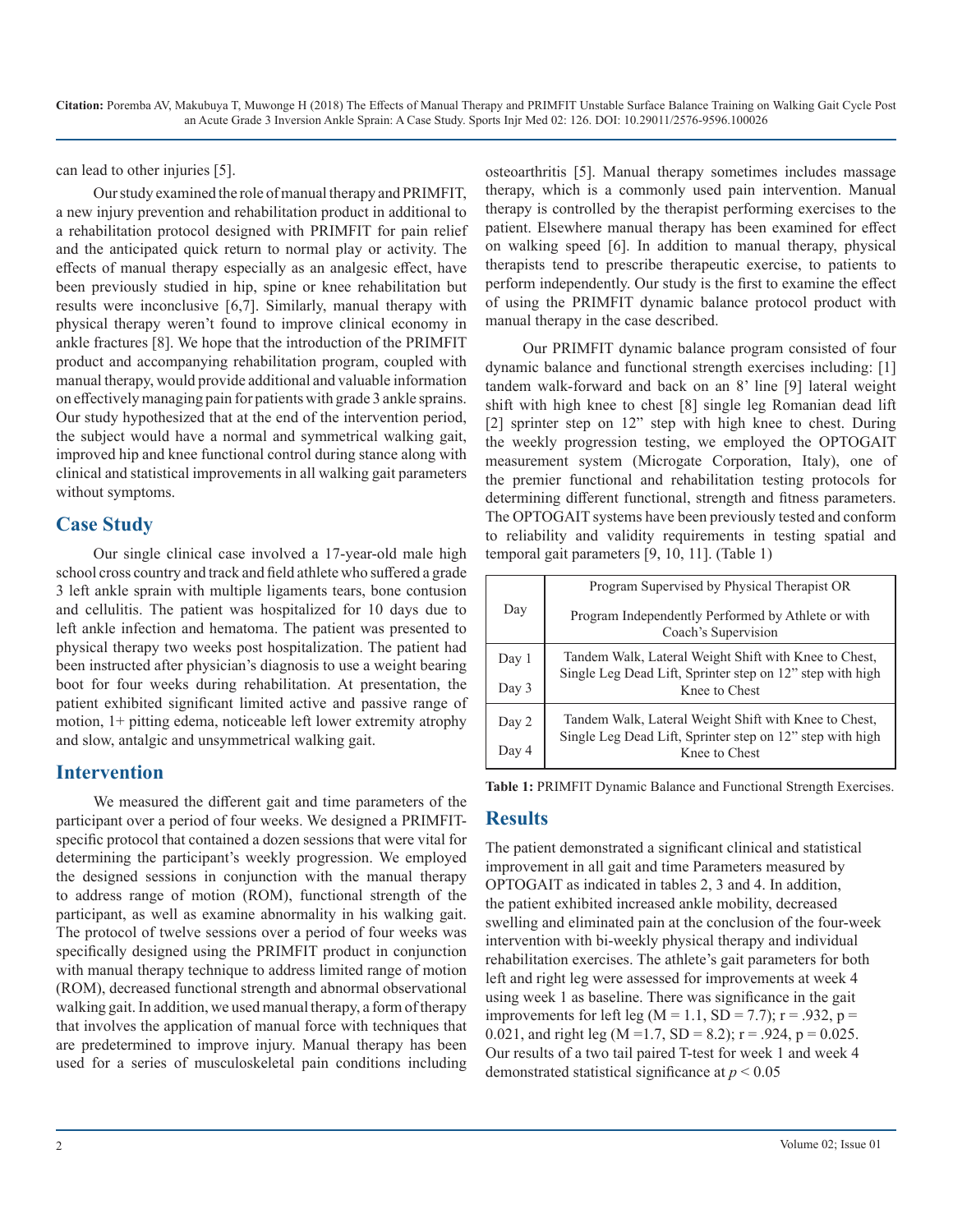**Citation:** Poremba AV, Makubuya T, Muwonge H (2018) The Effects of Manual Therapy and PRIMFIT Unstable Surface Balance Training on Walking Gait Cycle Post an Acute Grade 3 Inversion Ankle Sprain: A Case Study. Sports Injr Med 02: 126. DOI: 10.29011/2576-9596.100026

| Parameters            | Week 1                   | Week 2                   | Week 3                | Week 4                |
|-----------------------|--------------------------|--------------------------|-----------------------|-----------------------|
| Step Length (in)      | $1'10.7(1.7)$ , CV 7.4%  | $2'02.4(1.3), CV 4.8\%$  | 2'05.1 (0.8) CV 2.6%  | $2'05.5(0.7)$ CV 2.1% |
| Stance Phase $(\% )$  | 67.5 (1.8), CV 2.7%      | 64.1(1.2), CV 1.8%       | 64.1 (1.2) CV 1.9%    | 61.8 (3.4) CV 5.4%    |
| Swing Phase $(\% )$   | 32.5 (1.8), CV 5.6 %     | 35.9 (1.2), CV 3.2%      | 35.9 (1.2) CV 3.3%    | 38.2 (3.3) CV 8.7%    |
| Single Support $(\%)$ | 29.9 (2.2), CV 7.3%      | 34.0 (1.6), CV 4.8%      | 35.1 (1.3) CV 3.6%    | 38.6(3.9) CV 10.1%    |
| Load Response $(\% )$ | 17.8 (1.8), CV 10.4%     | 14.9 (1.5), CV 10.3%     | 14.7(0.9) CV 6.1%     | $11.7(3.8)$ CV 32.9%  |
| Pre-Swing $(\% )$     | 19.7 (1.9), CV 9.7%      | 15.2 (1.1), CV 7.2%      | $14.2(1.1)$ CV 7.6%   | 11.6(3.4) CV 29.2%    |
| Step Time $(m/s)$     | $0.618(0.052)$ , CV 8.4% | $0.538(0.022)$ , CV 4.1% | $0.580(0.016)$ CV2.8% | $0.588(0.012)$ CV 2%  |
| Speed (ft/sec)        | $2.93(0.08)$ , CV        | 4.12 (0.08), CV 1.9%     | 4.11(0.06) CV 1.5%    | 4.10(0.11) CV 2.7%    |

**Table 2:** OPTOGAIT Measures of Lengths, Gait, Time and Speed parameters of Left Leg over 4 weeks. CV, Coefficient of Variation.

| Week 1<br>Parameters                          |                         | Week 2                   | Week 3                | Week 4                |  |
|-----------------------------------------------|-------------------------|--------------------------|-----------------------|-----------------------|--|
| Step Length (in)                              | $1'10.7(1.7)$ , CV 9.2% | $2'01.6(1.2), CV 4.8\%$  | $2'03.9(0.8)$ CV 2.9% | $2'04.7(0.8)$ CV 2.6% |  |
| 69.9 (2.3), CV 3.3 %<br>Stance Phase $(\% )$  |                         | 66.1 (1.5), CV 2.3%      | 64.9 (1.2) CV 1.8%    | 61.4 (3.9) CV 6.4%    |  |
| 30.0 (2.1), CV 6.9 %<br>Swing Phase $(\% )$   |                         | 33.9 (1.5), CV 4.5%      | 35.1 (1.2) CV 3.3%    | 38.6 (3.9) CV10.1%    |  |
| Single Support $(\%)$                         | 32.5 $(2.0)$ , CV 6.1%  | 35.9 (1.2), CV 3.4%      | 35.9 (1.2) CV 3.2%    | 38.2 (3.4) CV9.0%     |  |
| Load Response $(\% )$                         | 19.7 $(1.9)$ , CV 9.6%  | 15.2 $(1.1)$ , CV 7.2%   | 14.2 $(1.1)$ CV 7.5%  | 11.5(3.4) CV 29.4%    |  |
| Pre-Swing $(\% )$                             | $17.8$ (2.0), CV 11.0%  | 14.9 (1.6), CV 10.6%     | 14.7 (0.9) CV 6.4%    | 11.6(3.9) CV 33.5%    |  |
| $0.566(0.044)$ , CV 7.8%<br>Step Time $(m/s)$ |                         | $0.514(0.021)$ , CV 4.1% | $0.576(0.018)$ CV3.1% | $0.593(0.016)$ CV2.7% |  |
| Speed (ft/sec)                                | 2.92 (0.020), CV 6.8%   | 4.12 (0.07), CV 1.7%     | 4.11(0.07) CV 1.7%    | 4.11(0.06) CV 1.5%    |  |

**Table 3:** OPTOGAIT Measures of Lengths, Gait, Time and Speed parameters of Right Leg over 4 weeks. CV, Coefficient of Variation.

| Parameters             | Week 1   | Week 2  | Week 3  | Week 4  |
|------------------------|----------|---------|---------|---------|
| Step Length            | 16.3%    | 3.4%    | $4.0\%$ | 2.8%    |
| Stance Phase $(\% )$   | $3.6\%$  | $3.0\%$ | $1.3\%$ | $0.6\%$ |
| Swing Phase $(\% )$    | 7.8%     | 5.4%    | 2.3%    | 1.1%    |
| Single Support $(\% )$ | 8.7%     | 5.7%    | 2.3%    | $0.9\%$ |
| Load Response $(\% )$  | $10.8\%$ | $2.0\%$ | 3.5%    | 1.1%    |
| Pre-Swing $(\% )$      | $9.7\%$  | 1.9%    | 3.6%    | 0.4%    |
| Step Time (m/s)        | $8.4\%$  | $4.5\%$ | $0.7\%$ | $0.9\%$ |
| Speed (ft/sec)         | $0.3\%$  | $0.0\%$ | $0.0\%$ | $0.2\%$ |

**Table 4:** OPTOGAIT Measures of Lengths, Gait, Time and Speed parameter differences between Left and Right Leg.